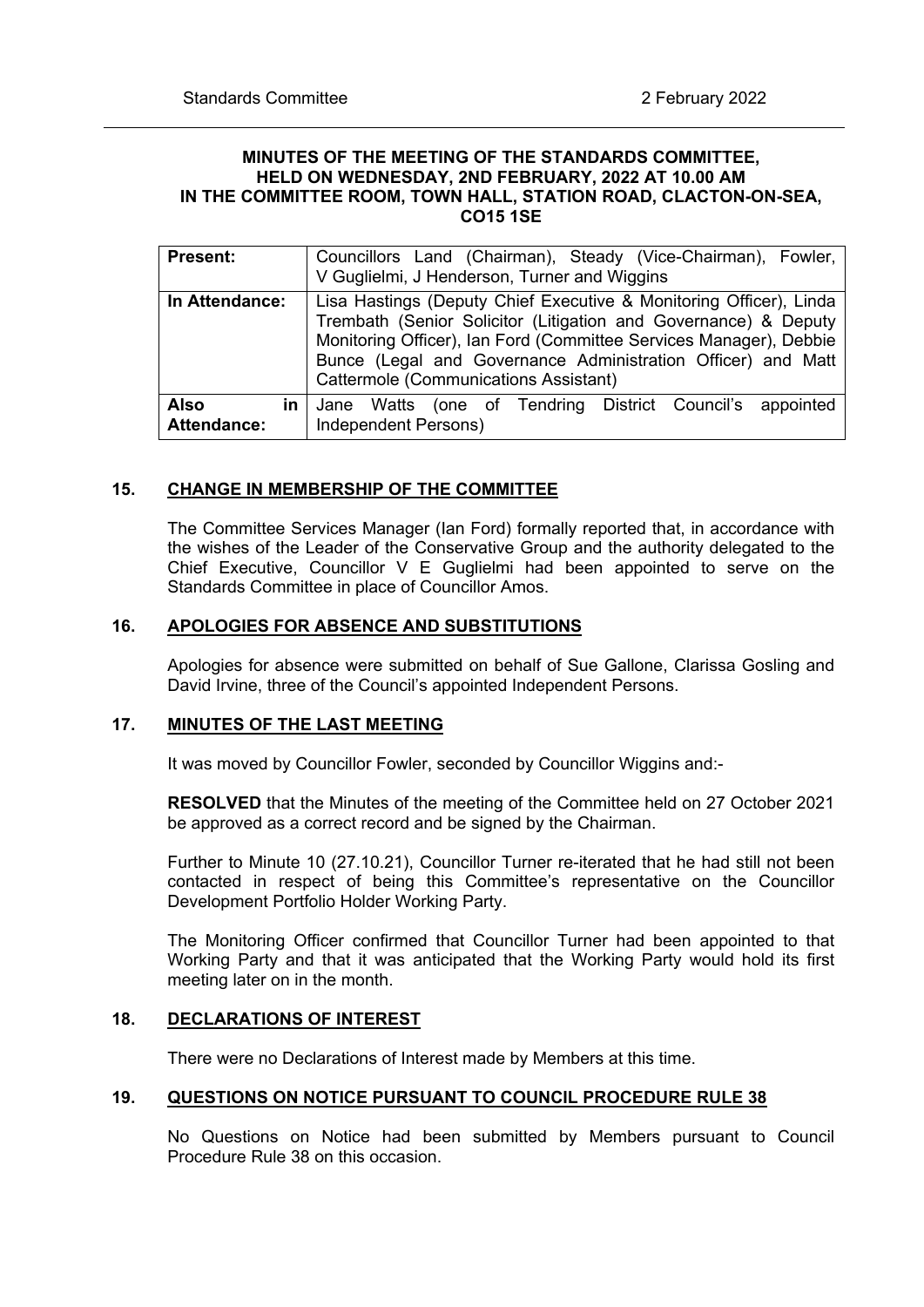## **20. REPORT OF THE MONITORING OFFICER - A.1 - SOCIAL MEDIA GUIDANCE FOR MEMBERS 2022**

The Standards Committee considered the Council's Social Media Guidance for Members, which had been last updated in June 2017.

The Council recognised the benefits of communication with residents that Social Media could bring and recognised that it had become part of everyday life for some, if not all, Councillors. It also reached a demographic of society that might not always be reached by more traditional means, plus the speed of communication that traditional correspondence did not lend itself to.

Therefore, the Standards Committee was requested to review the Council's Social Media Guidance for Members in order to ensure that the guidance was clear in order to assist Elected Members in understanding the potential pitfalls of using Social Media.

In addition to the updated guidance, it was reported that a virtual training session for Elected Members had been held on 27 January 2022. The course had covered the following content:-

- *Identify the strengths and weaknesses of major social media channels*
- *• Work within the major dos and don'ts of social media*
- *• Find and target an audience*
- *• Build a 'brand' across platforms*
- *• Manage trolls and keyboard warriors*
- *• Apply the Nolan Principles/Code of Conduct to their use of Social Media*
- *• Identify TDC's existing policies for social media use (and development of future policies)*
- *• Identify the Point for Reporting misuse*

Draft updated guidance, which set out some simple rules for members to adhere to, was attached as Appendix A to item A.1 of the Report of the Monitoring Officer and included a reminder that inappropriate use of Social Media could amount to a breach of the Members' Code of Conduct.

Having duly considered and discussed this matter:-

It was moved by Councillor Land, seconded by Councillor Turner and:-

**RESOLVED** that the Standards Committee:

- (a) welcomes the intention of the Monitoring Officer to arrange for the circulation to all Members of the Council of guidance in relation to security settings on social media accounts;
- (b) approves and formally adopts the Social Media Guidance for Members and that it be circulated to all Members of the Council and to Town & Parish Councils within the District; and
- (c) endorses social media use by Councillors being included as part of the regular training programme for members and especially that it be included as part of the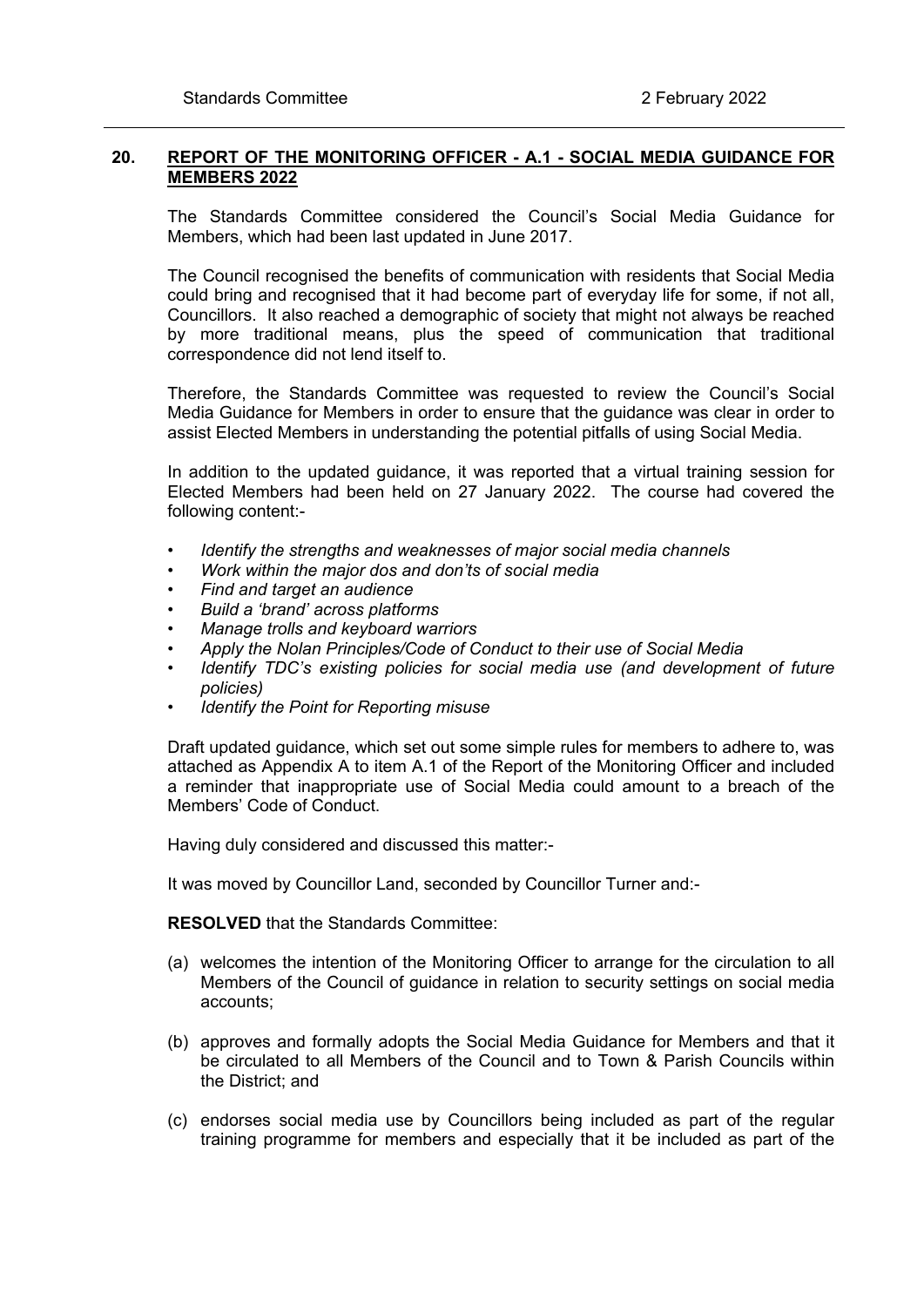Members' Induction Training programme following the District Council Elections in May 2023.

## **21. REPORT OF THE MONITORING OFFICER - A.2 - MANDATORY TRAINING FOR MEMBERS - ANNUAL UPDATE**

The Standards Committee, as part of its agreed work programme, was updated on the current position of mandatory training for Members (and named substitute members) of the Council's Audit, Licensing & Registration, Planning and Standards Committees.

Members were reminded that the Standards Committee, as part of its annual work programme since 2014, had received a report providing details of the mandatory training provided to members of the Planning and Licensing and Registration Committees.

It was reported that Members of the Planning Committee had attended a session on Planning Appeals on Tuesday 21 April 2021.

It was further reported that members of the Licensing and Registration Committee had been invited to attend their mandatory training session on 28 March 2022.

### *Mandatory Training in the context of Councillor Development more widely*

Members were informed that the mandatory training referenced in this report also formed part of the overall training provision for all Councillors within the framework established by the Council's "Councillor Development Statement" (as reported to this Committee on 2 October 2019 (Minute 14 referred)). For 2021/22, and future years, it had been recognised that the resources required for training for Councillors (beyond the mandatory training on which this report focussed), would require an additional budget to be allocated. This budget had been expanded from £1,870 to £6,870 as a consequence.

The Committee was advised that, more recently, the Portfolio Holder for Corporate Finance and Governance had established a Working Party to provide a cross-party mechanism for Members' regular input going forward into development opportunities for Councillors. The membership provided for input from all the main Committees of the Council and all the political groups on the Council in a manner that was broadly proportionate to the overall position on the Council as a whole. The first meeting of the Working Party was envisaged to take place later on in February 2022.

The Committee was informed that access to the Local Government Association's online training portal had been arranged for all Councillors and this provided training modules on:-

*Community Engagement and Leadership Councillor Induction Commissioning Council services Equality, Diversity and Unconscious Bias The Effective ward Councillor Facilitation and Conflict resolution Handling Complaints for service improvement Handling intimidation*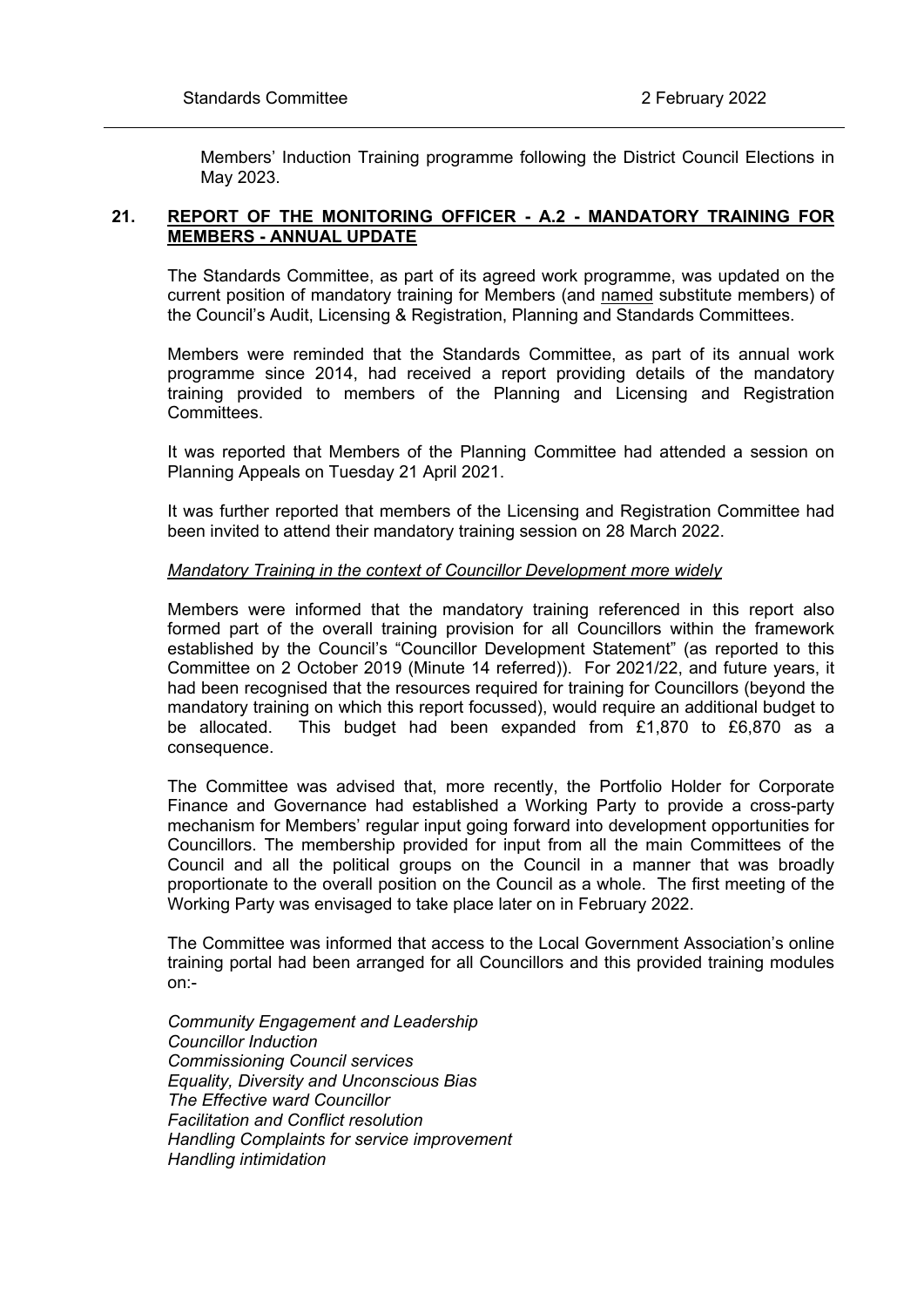*Holding Council meetings online Influencing skills Licensing and regulation Local Government Finance Planning Police and crime panels Scrutiny for councillors Stress management and personal resilience Supporting mentally healthier communities Supporting your constituents with complex issues*

The Committee was further advised that in-house training sessions had also been provided to Councillors during 2021 on Fraud, developing key lines of enquiry for scrutiny work, time management and speed-reading. In addition, a total of 30 places had been booked on external training sessions in 2021, including on Scrutiny essentials, implementing the new taxi and private hire vehicles standards, personal safety for Councillors and (for those elected in 2021) information for newly elected Councillors.

The completed and returned evaluation sheets, circulated following the training sessions provided, were used to assist the Council to refine and improve its training offer.

In addition, further training was provided for Councillors through the All Member Briefings.

Members were made aware that details of training events that they had undertaken were now being recorded on their individual pages on the Council's website (via Modern.Gov). This had commenced with the Social Media training event held on 27 January 2022.

Having duly considered and discussed the contents of the report:-

It was moved by Councillor Turner, seconded by Councillor V E Guglielmi and:-

**RESOLVED** that the Standards Committee -

- (a) notes the contents of this report and its Appendix;
- (b) reminds members of the Planning, Licensing & Registration and Audit Committees to attend all organised mandatory training events in order to comply with the requirements of the Council's Constitution and to be able to sit on those Committees; and
- (c) requests the Portfolio Holder for Corporate Finance & Governance to increase the Councillors' training budget from £6,870 to £10,000.

# **22. REPORT OF THE MONITORING OFFICER - A.3 - ANNUAL REPORT ON DECLARATIONS OF INTEREST AND ASSOCIATED MATTERS**

Members recalled that it had been agreed at the meeting of the Standards Committee held on 29 June 2016 that, as part of its annual work programme, the Committee would receive an annual report on declarations of interest and associated matters. The report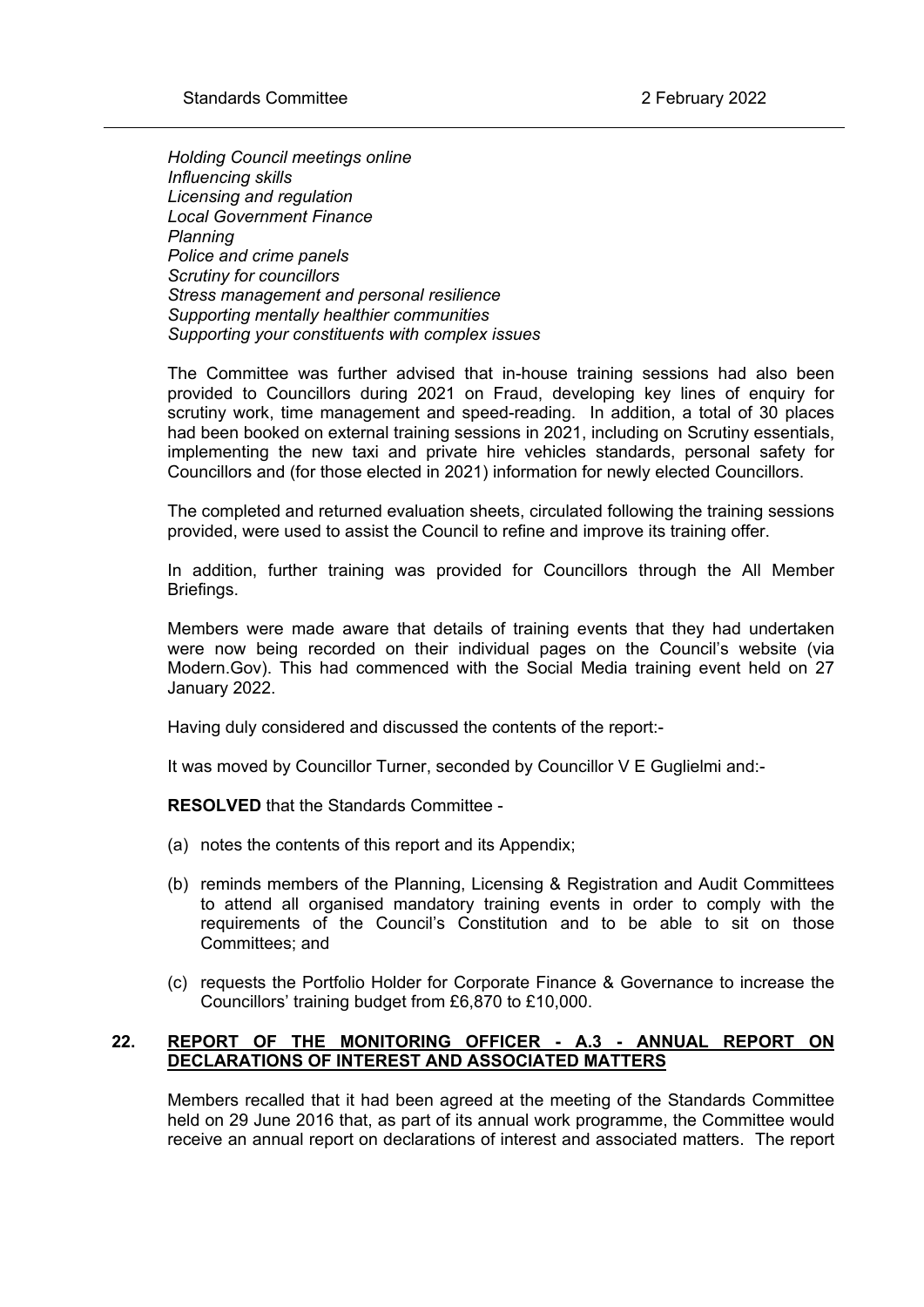now before the Committee covered the period from 1 April 2021 to 21 January 2022 and provided statistics on:-

- *the number of declarations of interest made at meetings;*
- *the number of offers of gifts and hospitality that have been registered by Members during this period; and*
- *updates to the Members' Register of Interests.*

The data had been collated from the Committee IT system Modern.gov which the Council had started using as of August 2016 and from Members' submissions.

### Register of Members' Disclosable Pecuniary Interests

The Committee was aware that the Council was required to publish the 'Register of Disclosable Pecuniary Interests' on its website in accordance with the Localism Act 2011 and The Relevant Authorities (Disclosable Pecuniary Interests) Regulations 2012, which prescribed the categories of interests.

It was confirmed that the Council's website included a Register of Disclosable Pecuniary Interests for all District Councillors and this was updated, when an individual Member provided details of an amendment directly to the Monitoring Officer. Any entry, which was relevant to a business item on an agenda, must be declared by the individual Member and they must subsequently remove themselves from the meeting, unless a prior dispensation had been granted by the Monitoring Officer.

Two individual dispensations had been requested and granted during the relevant period.

### Declarations of interest at meetings

Members were required to declare Personal and Disclosable Pecuniary Interests at meetings and those recorded on the committee system, as declared by District Councillors for the period 1 April 2021 to 21 January 2022 were set out in Appendix A to the Monitoring Officer's report. Minutes of the meetings also record the declarations.

### Use of Blanket dispensations

The Committee was reminded that the Members' Code of Conduct at paragraph 7.3, as agreed by full Council in January 2018, contained blanket dispensations for any business of the Authority where that business related to the Council's functions in respect of:

- *i. housing, where the Member is a tenant of the Authority provided that those functions do not relate particularly to their tenancy or lease;*
- *ii. school meals or school transport and travelling expenses, where the Member is a parent or guardian of a child in full time education, or are a parent governor of a school, unless it relates particularly to the school which the child attends;*
- *iii. statutory sick pay under Part XI of the Social Security Contributions and Benefits Act 1992, where the Member is in receipt of, or are entitled to the receipt of, such pay;*
- *iv. an allowance, payment or indemnity given to Members;*
- *v. any ceremonial honour given to Members; and*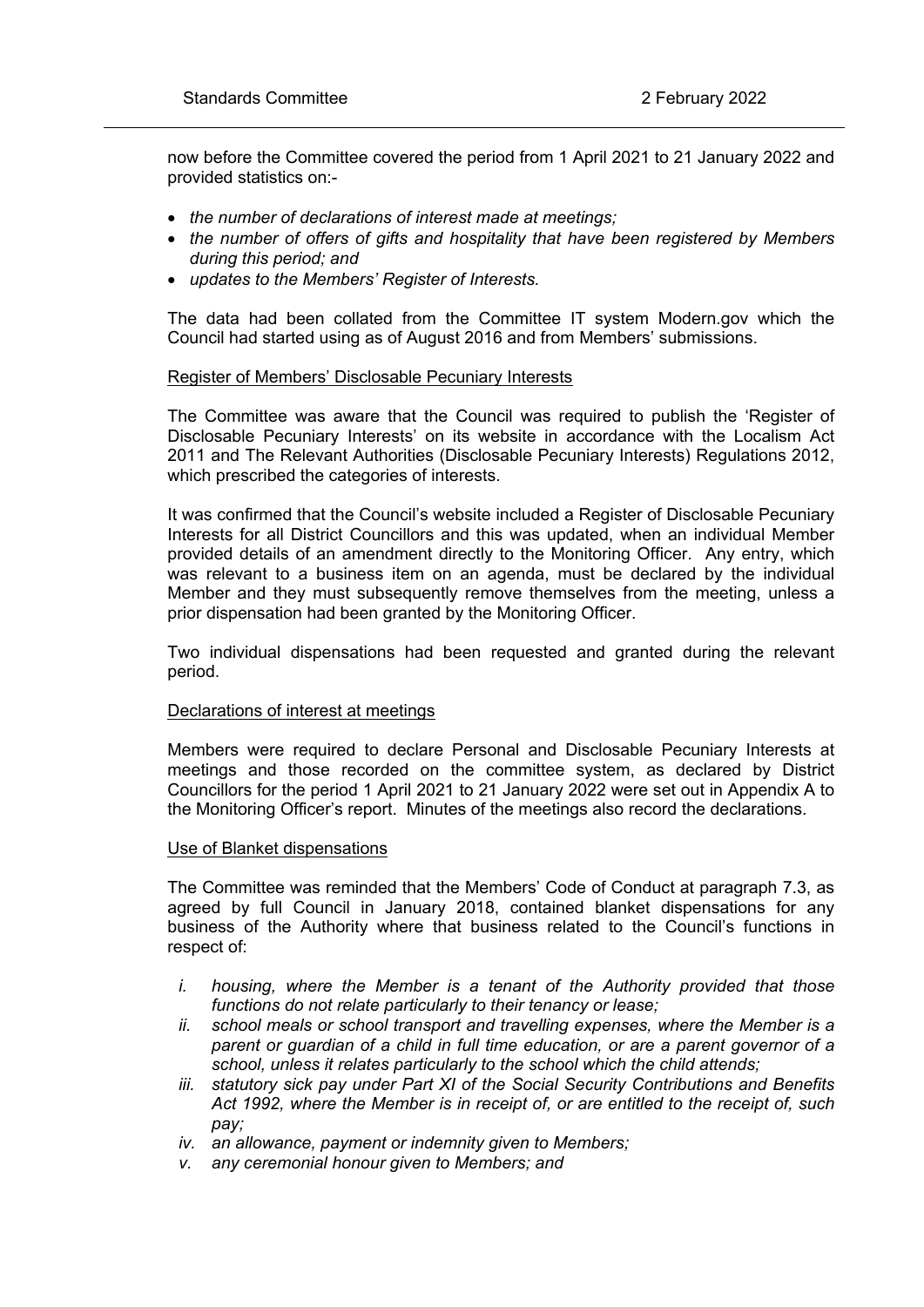*vi. setting Council Tax or a Precept under the Local Government Finance Act 1992*

Since their introduction, some of those blanket dispensations had been called upon at meetings of the Cabinet and full Council.

### Declarations of offers/receipt of gifts and hospitality

Following the Standards Committee's review of the Council's Gift and Hospitality Policy for Members, new guidance and a notification form had been issued to all District Councillors in May 2016. There had been no recorded declarations of offers/receipt of gifts and hospitality made by District Councillors in the time period covered by this report.

### Updates to Members' Register of Interests

Since the new Members' Code of Conduct had been adopted to take effect in April 2018, Members had been required to register details of their Disclosable Pecuniary Interests and their Personal Interests within 28 days of becoming a Member (or being re-elected or reappointed) or a change in those details, in the Authority's Register of Interests. Personal Interests were defined in Paragraph 5 of the Code as relating to, or is likely to affect, any item of business of the Authority within any of the six categories as set out in 5.1 (a) to (f).

It was reported that, following Guidance and a Notification Form being issued in 2018, Members were advised to register their Personal Interests with the Monitoring Officer. In the time period covered by this report one Member had registered a Personal Interest (on two separate occasions) with the Monitoring Officer. To date those forms had not been published on the Council's website but retained within a central register. The most common declarations were made under paragraph 5.1 (d) being -

*"any other body of which the Councillor is a member and in which they hold a position of general control or management –*

- *(i) exercising functions of a public nature;*
- *(ii) directed to charitable purposes; or*
- *(iii) one of whose principal purposes includes the influence of public opinion or policy (including any political party or trade union);"*

The Monitoring Officer reminded the Committee that it was Members' individual responsibility to declare their interests at a meeting and that they should be clear, detailed and precise in the wording of their declaration in order that the Minutes of the meeting accurately recorded that declaration of interest.

Having duly considered and discussed the contents of the report:-

It was **RESOLVED** that the Committee notes the contents of this report.

### **23. QUARTERLY COMPLAINTS UPDATE**

The Monitoring Officer circulated to the Committee the quarterly schedule, which gave an update on existing cases together with general details of new cases, without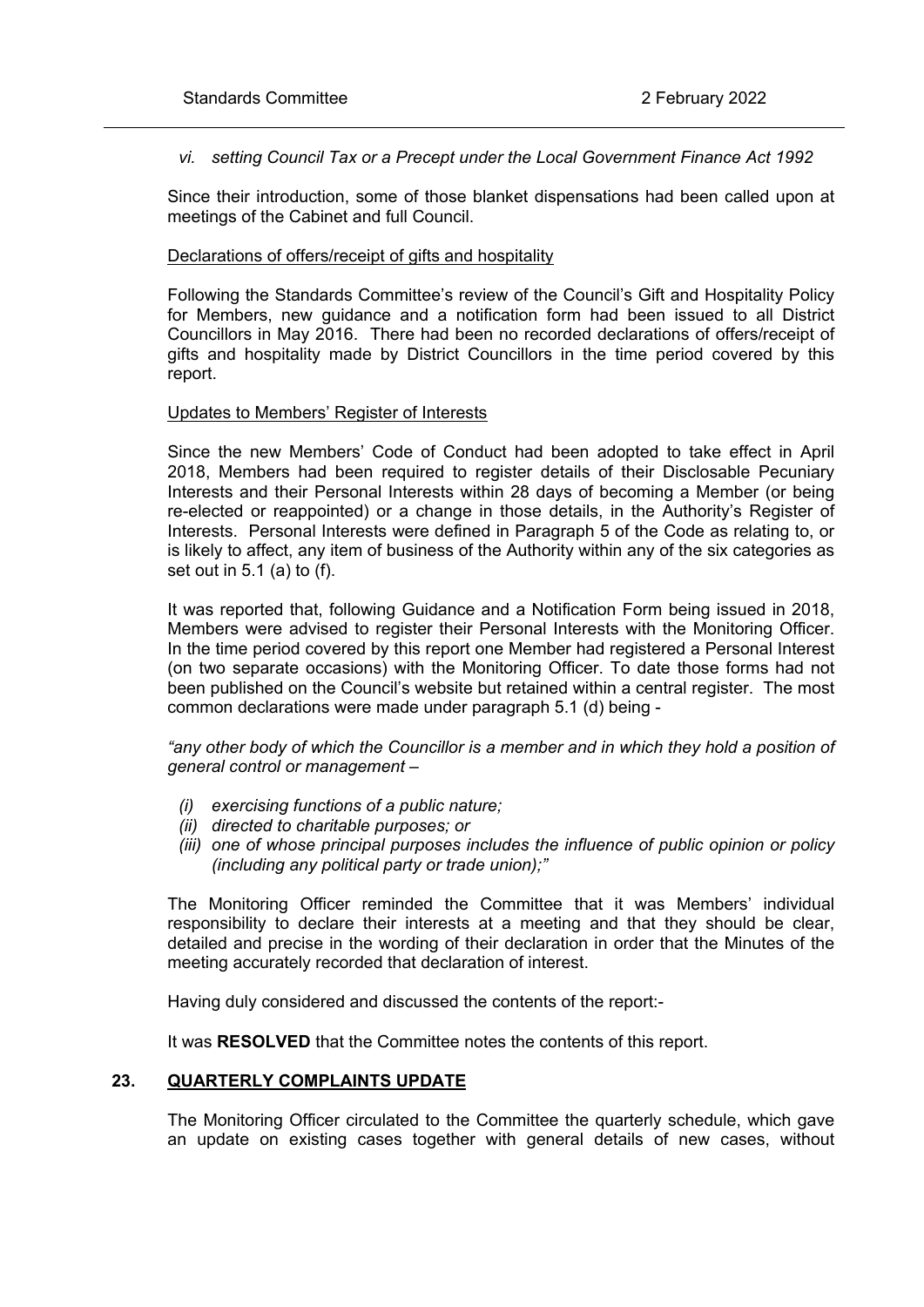providing any names, and went through them with the Committee. There had been no requests for dispensations from Members.

| <b>TOWN</b>     | <b>PUBLIC</b><br><b>TOWN</b><br>2<br>$\mathsf{x}$<br><b>COUNCILLORS</b> | <b>ONGOING</b> | Informal<br>resolution                  | Matter<br>related<br>claims<br>of<br>to<br>bullying.<br>Informal<br>resolution<br>and<br>training with an<br>external<br>company<br>conducted |
|-----------------|-------------------------------------------------------------------------|----------------|-----------------------------------------|-----------------------------------------------------------------------------------------------------------------------------------------------|
| <b>PARISH</b>   | <b>PUBLIC</b>                                                           | <b>CLOSED</b>  | <b>NFA</b>                              | Actions did not<br>the<br>breach<br>Code<br>of<br>Conduct                                                                                     |
| <b>PARISH</b>   | <b>PUBLIC</b>                                                           | <b>CLOSED</b>  | Informal<br>resolution                  | Matter<br>identified<br>training<br>requirements<br>which<br>have<br>been<br>conducted                                                        |
| <b>DISTRICT</b> | <b>PUBLIC</b>                                                           | <b>PENDING</b> | <b>MO</b><br>Awaiting<br>final decision | relates<br>Matter<br>to conduct in a<br>public meeting                                                                                        |

The Monitoring Officer informed the Committee that the Executive Projects Manager (Governance) and her had provided training, or would be providing training, to several parish/town councils as a result of the above and other matters.

The Committee noted the foregoing.

## **24. MONITORING OFFICER'S UPDATE - REVIEW OF THE MODEL CODE OF CONDUCT**

The Monitoring Officer gave an oral update on the current position in relation to the Local Government Association's (LGA) review of the Model Code of Conduct.

The Monitoring Officer informed the Committee that the LGA had revised its model Code of Conduct on two occasions as a result of consultative feedback and that it had now indicated that it was not intending to make any more revisions. The LGA had produced Guidance on the Model Code of Conduct and, in conjunction with Lawyers in Local Government (LLG), was finalising a "LGA Model Councillor Code of Conduct Training Pack".

The Monitoring Officer advised Members that it was the view of the Essex Monitoring Officers' Group that, as a result of the two revision processes, the Model Code of Conduct was now much improved though still not perfect.

The Monitoring Officer reported that Essex County Council was proposing to adopt the LGA's Model Code of Conduct.